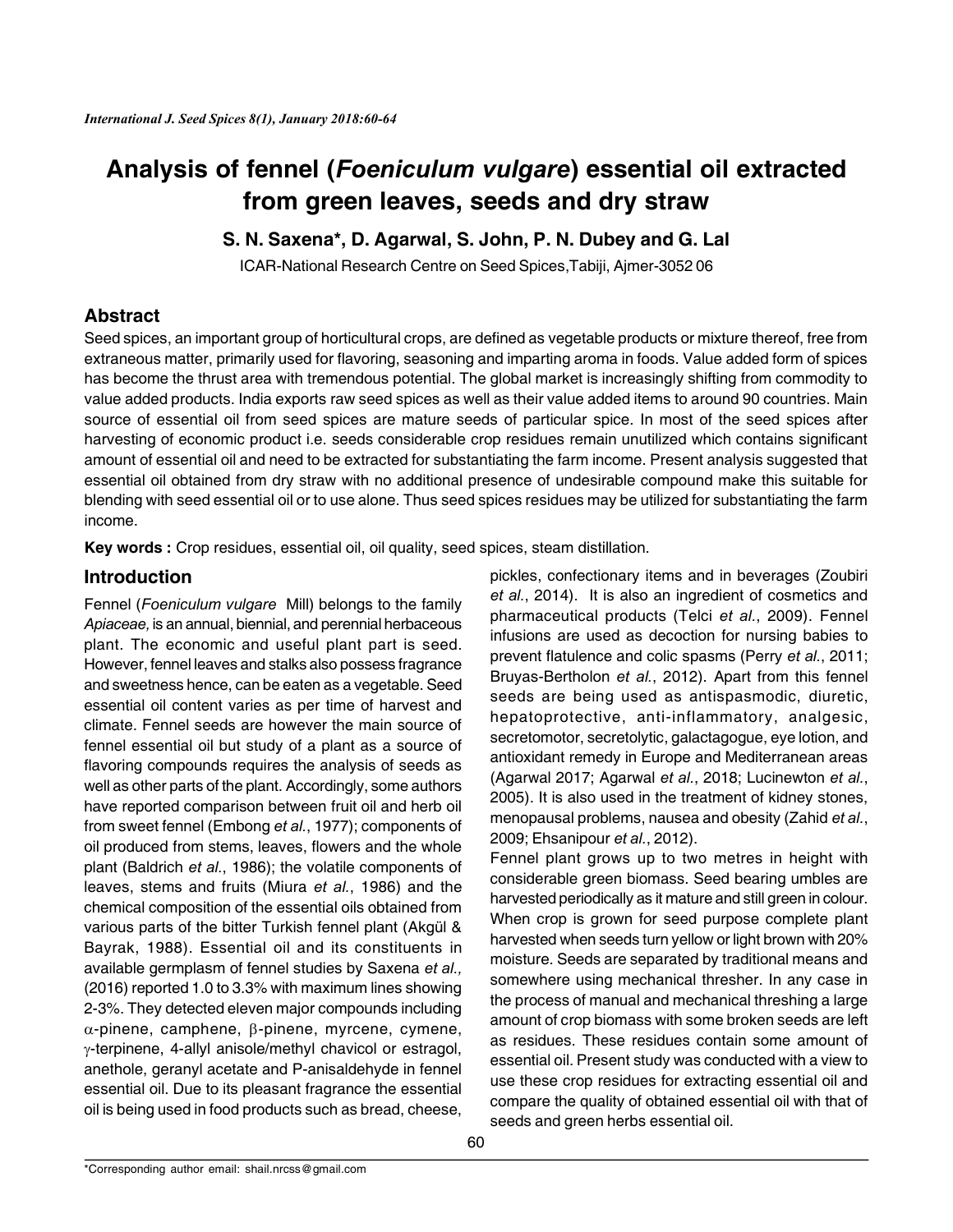## **Material and methods**

#### *Plant material*

Fennel (*Foeniculum vulgare* Mill) variety AF-1 grown at ICAR-NRCSS farm was used for taking different plant parts. Mature green leaves were taken for essential oil extraction when plants attain full vegetative growth. Seeds were taken for essential oil extraction after harvesting of crop at its full maturity. Fennel straw with or without broken seeds were used for extraction of essential oil.

#### *Extraction of essential oil from seeds*

Thirty gram cleaned fennel seeds were used for essential oil extraction by hydro-distillation using a Clevenger apparatus (Clevenger 1928) for 3 h. After decanting and drying of the oil over anhydrous sodium sulphate the corresponding mild yellowish coloured oil were recovered and calculated in terms of percentage (V/W).

#### *Extraction of essential oil from green herbs and crop residues*

Steam distillation unit consisting of a boiling chamber with electric heaters connected with biomass containing chamber, condenser and receiver, is used for "dry steam" distillation of green herbs and crop residues. Biomass holding chamber of distillation unit is filled with thirty kilogram each of green herbs and dry crop residues. Steam is produced in the boiling by heating water. This steam travels into the biomass chamber where essential oils and water-soluble plant compounds are removed into the vapor stream. The vapor stream travels through the still head, condenses in the water-cooled condenser, and collects in the receiver, where the essential oil layer phase separates and collected in clean bottles.

#### *Gas Chomatography-Mass Spectroscopy based analysis of oil constituents*

One microlitres of essential oil extracted from fennel plant parts was injected to a HP 5 MS column (Agilent, USA,  $30m\times0.250$ mm film thickness 0.25  $\mu$ m) using auto sampler (Agilent, 7693). The analysis was carried out under the following conditions: oven temperature was programmed at 50°C for 3 min followed by raising at 10°C/min to 180°C and 45 C/min to 280°C, injection port temperature was kept 250°C; detector temperature 250ºC; carrier gas: helium; flow rate 1 ml/min, split ratio was 10:1. Authentic standards of major constituents of fennel essential oil were procured from Sigma- Aldrich (USA). These standards were run alone and in combination to get retention time of each constituent. Retention indices of all the constituents were determined by chemstation software (Agilent technologies, USA). The volatile constituents were

identified by a comparison of their retention indices and their identification was confirmed by computer matching of their mass spectral fragmentation patterns of compounds in the NIST-MS library and published mass spectra.

### **Results and discussion**

#### *Seed essential oil constituents*

Table 1. showed essential oil constitments of fennel seeds, green herbs, fennel straw with broken seeds and fennel straw. A total of ten major constituents were detected in essential oil obtained from different plant parts and crop residues. This includes  $\alpha$ -pinene, camphene,  $\beta$ pinene, myrcene, cymene,  $\gamma$ -terpinene, 4-allyl anisole/ methyl chavicol, gerniol, anethole + estragol and geranyl acetate. The seeds of fennel contains 2% essential oil in which 4-allyl-anisole (53.69%) and anethole (44.30%) were the major constituents (Fig. 1). Similar composition of seed essential oil has been reported in our earlier publication (Saxena *et al.*, 2016). A group of terpenoids consisting of  $\alpha$ - pinene, camphene,  $\beta$ -pinene, myrcene, cymene and  $\gamma$ -terpinene accounted for small portion of fennel seed essential oil. It is well documented that genetic constitution and environmental conditions influence the yield and composition of volatile oil produced by medicinal plants (Ramezani *et al.*, 2009; Omidbaigi 2007). Unlike other yield attributing characters that are quantitatively inherited and highly affected by environment, essential oil composition depends upon internal and external factors affecting the plant such as genetic structures and ecological conditions (Dubey *et al*., 2017). Agricultural practices also have critical effects on yield and oil composition in the essential oil bearing plants (Telci *et al.*, 2009).

Fennel herb has sweet taste and a much stronger aniseed flavour due to presence of anethole more as compared to 4-allyl-anisole present in seeds. The leaves taste wonderful in salads, slaws, flavored butters, and dressings. The yellow flowers that appear late in the season are also edible and add beauty and flavor as toppings for soups and salads. They don't hold up well to long cooking, but are best used fresh. Though, fennel green herb contains a little 0.01% essential oil its major constituent is anethole (75.28%) and 4-allyl-anisole (15.8%) (Fig. 2). Significant amount of gamma terpinene (6.17%) is also present in green leaves. Stefanini *et al.*, (2006) while analyzing essential oil constituents from different organs of fennel (*Foeniculum vulgare*) found 46.11% trans anethole and 41.34% limonine as major constituents in fennel leaves and stem together. They also recovered fenchyl acetate in significant proportion (4.25%).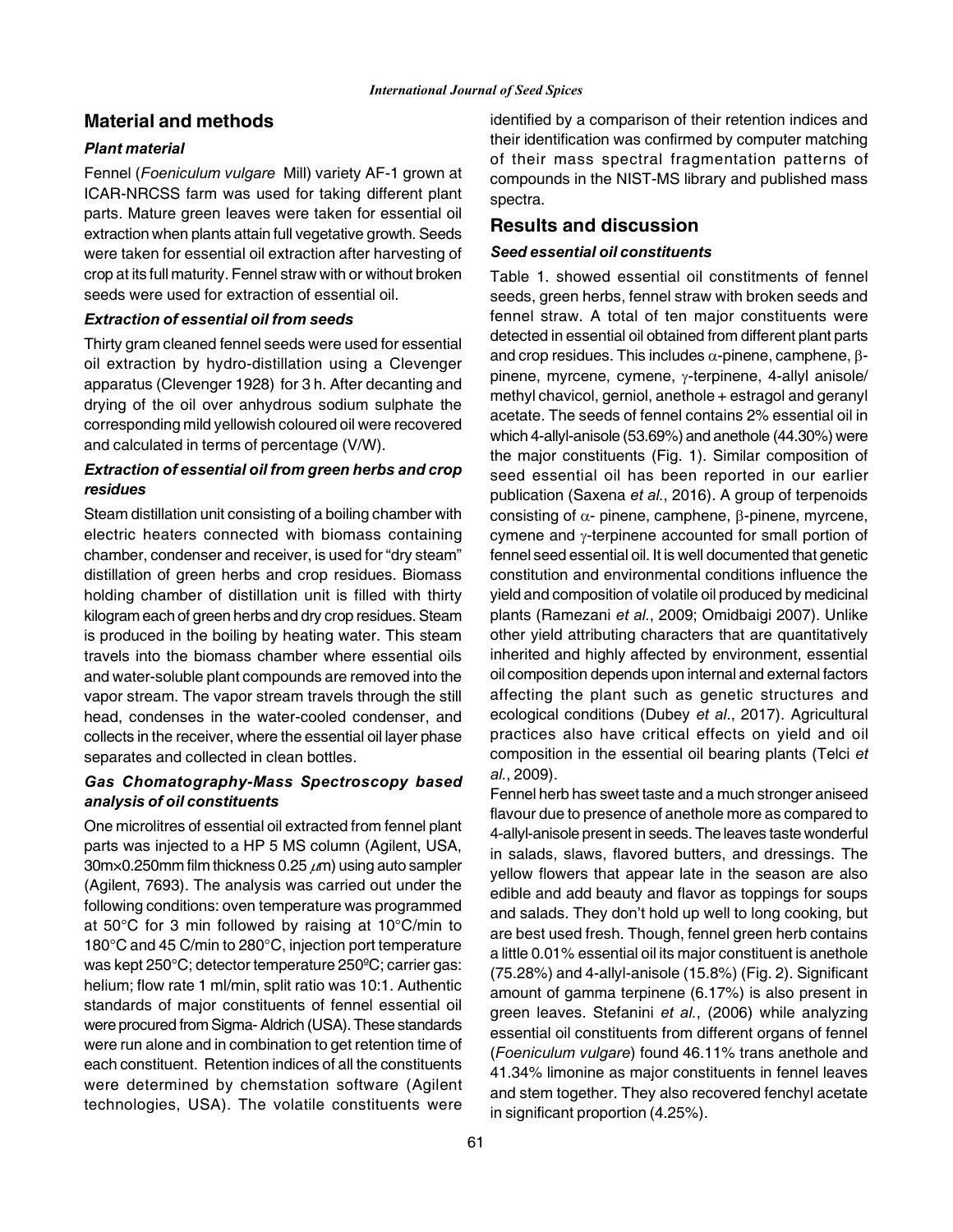#### *International Journal of Seed Spices*

| <b>Constituents</b>      | RT    | <b>Mature seeds</b> | Dry straw | <b>Green leaves</b> |
|--------------------------|-------|---------------------|-----------|---------------------|
| Essential oil percentage |       | 2.0                 | 0.22      | 0.01                |
| $\alpha$ -pinene         | 5.27  | 0.17                | 0.03      | 0.10                |
| Camphene                 | 5.50  | 0.03                | 0         | 0                   |
| beta pinene              | 5.94  | 0.02                | 0.02      | 0.04                |
| Myrecene                 | 6.09  | 0.09                | 0.02      | 0.1                 |
| Cymene+cymol             | 6.64  | 0.01                | 0.26      | 0.51                |
| gamma terpinene          | 6.72  | 1.62                | 0.66      | 6.17                |
| 4-allyl-anisole          | 9.30  | 53.69               | 16.86     | 15.80               |
| Gerniol                  | 9.95  | 0.05                | 0.008     | 1.93                |
| Anethole+estragol        | 10.56 | 44.30               | 82.12     | 75.28               |
| Geranyl acetate          | 11.84 | 0.007               | 0.01      | 0.081               |

|  |  | Table 1. Essential oil constituents of essential oil extracted from different plant parts of fennel. |  |  |  |  |  |
|--|--|------------------------------------------------------------------------------------------------------|--|--|--|--|--|
|--|--|------------------------------------------------------------------------------------------------------|--|--|--|--|--|



**Fig 1: Chromatogram of fennel seeds essential oil**



**Fig. 2. Chromatogram of essential oil extracted from green leaves**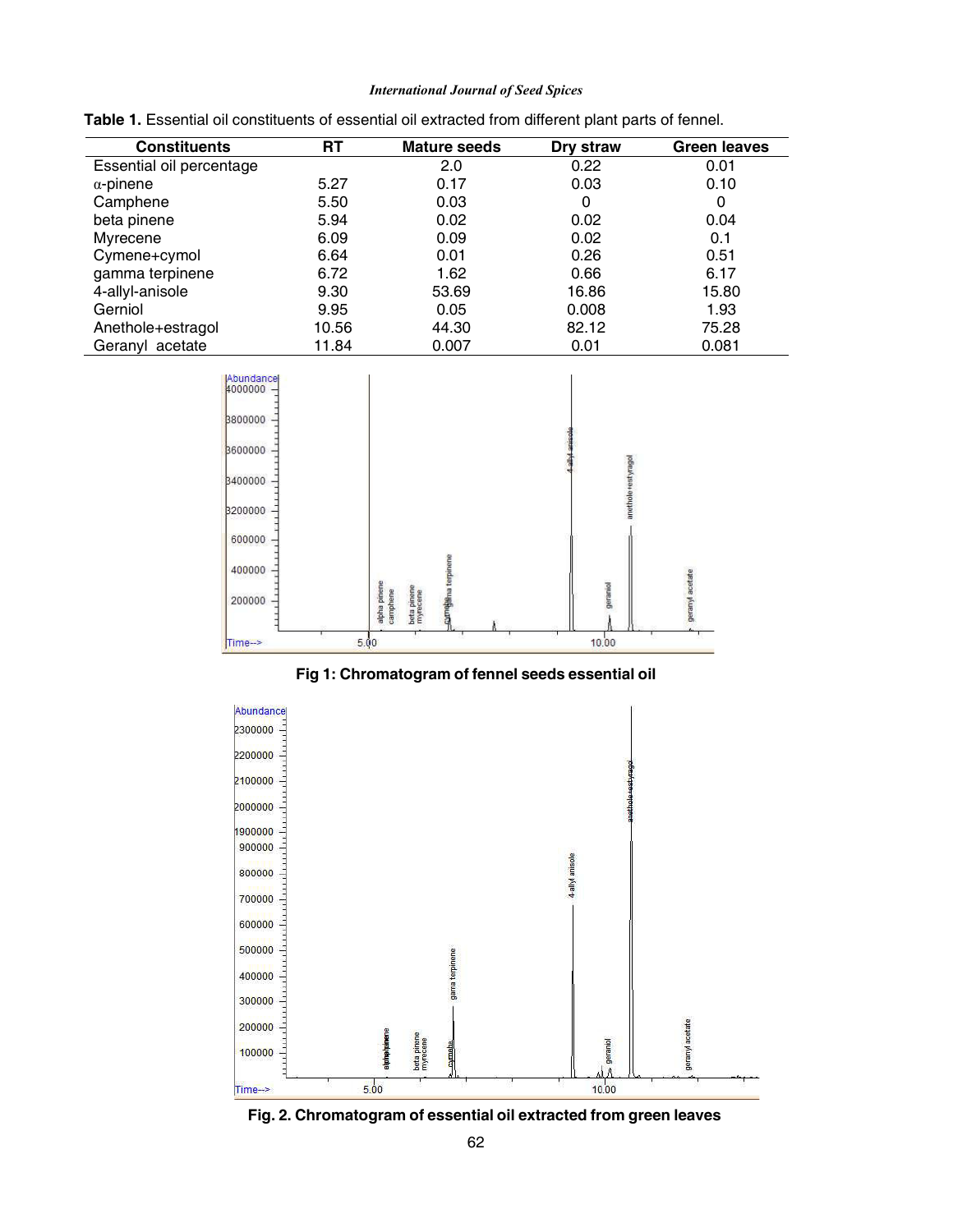#### *International Journal of Seed Spices*



**Fig. 3. Chromatogram of essential oil extracted from dry fennel straw**

Dry fennel straw constitutes significant biomass after threshing of seeds. This straw gives a typical fennel flavour indicated presence of some flavouring compounds in it. This essential oil has been extracted using steam distillation technology and constitutes 0.22% by weight. Further, GC-MS analysis of extracted essential oil showed 82.12% anethole+estragol and 16.86% 4-allyl-anisole as major constituents. Gamma terpinene was found to reduce from 6.17% in green herb to 0.66% in dry fennel straw (Fig. 3).

Present analysis support the utilization of crop waste for meaningful purposes. Essential oil obtained from dry straw with no additional presence of undesirable compound make this also suitable for blending with seed essential oil or to use alone. Fennel essential oil is known to be a potent and powerful aid for digestive health. Its strong licorice flavor and aroma is gained from the steam distillation from the crushed seeds of the plant. In addition to digestive support, it's also popular with hormonal balancing. After extraction of oil the straw can be used to make compost or FYM. Dry fennel leaves can also be used as salad and sauces seasoning.

#### **References**

Agarwal, D., Saxena, S. N., Vishal, M. K., Sharma, L. K., Dubey, P. N., Lal, G. and Agarwal, A. 2018. Hepatoprotective properties of fennel seeds extract. MOJ Food Processing & Technology. 6(1): 00140.

- Agarwal, D. 2017. Study on genotypic variation in chemical profiling and medicinal properties of seed spices crops. Ph.D. Thesis submitted to Pacific University, Udaipur, India
- Akgül, A. and Bayrak, A. 1988. Comparative volatile oil of various parts from Turkish bitter fennel (*Foeniculum vulgare* var. *vulgare*). *Food Chemistry*, 30:319-323.
- Baldrich, A. M., Castaño, R. Baluja, R. 1986. Estudio de los aceites esenciales obtenidos de diferentes partes de la planta de Hinojo dulce cultivada en Cuba. Revista Cubana de Farmacia, 20:101-106.
- Bruyas-Bertholon, V., Lachaux, A., Dubois, J. P., Fourneret, P., Letrilliart, L. 2012. Which treatments for infantile colic's? *La* Essential oil composition and antifungal activity of *Foeniculum vulgare* Mill. obtained by different distillation conditions. *Agricultural and Food Chemistry*. 54(18): 6814-20.
- Clevenger, J. F. 1928. Apparatus for determination of essential oil. J. Am. Pharm. Assoc. 17:346-349
- Dubey, P. N., Saxena, S. N., Mishra, B. K., Solanki, R. K., Vishal, M. K., Singh, B., Sharma, L. K. John, S., Agarwal, D., Yogi, A. 2017. Preponderance of cumin (*Cumminum Cyminum* L.) essential oil across cumin growing of Agro-ecological sub region, India. Crops Prod. 95 : 50-59.